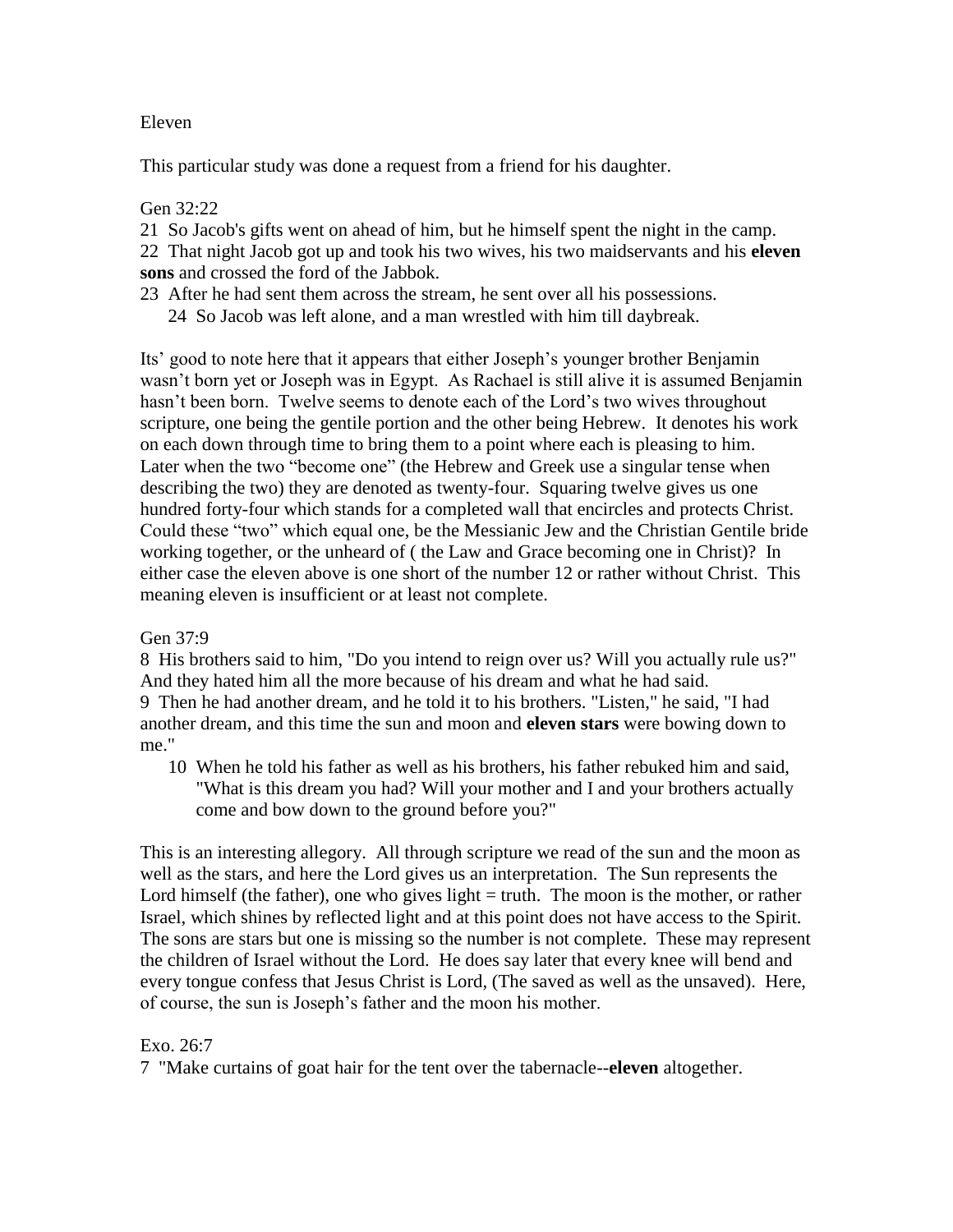8 All eleven curtains are to be the same size--thirty cubits long and four cubits wide.

Here we look at a "covering", that is a part of a covering, an incomplete covering. It will keep "unclean" eyes from seeing. Someone who goes within this area had better be "clean". Circumcised in heart! It is a type of what is to come. Later the house of the Lord becomes rock paneled with wood. Someday when all is completed our Lord will Tabernacle in the flesh, not his earthly flesh, but he will come in his fullness with us at the end of the age. We are incomplete without him and only will be complete when he is one with us. We will surround and encompass him. Note Jeremiah 31:22

22 How long will you wander, O unfaithful daughter? The LORD will create a new thing on earth-- **a woman will surround a man**." (or as the insert states "protect" )

These are the "two". They are female in gender in this picture. It may be that they (this new guardian Cherub) will take the place of the old guardian cherub (Lucifer).

### Num 29;20

20 "'On the third day prepare **eleven** bulls, two rams and fourteen male lambs a year old, all without defect.

Of course we know that the only sacrifice that was sufficient for our sin was Jesus Christ. He was perfect and unblemished and is the only sacrifice acceptable to fully enter into the presence of God.

Deu 1:1 These are the words Moses spoke to all Israel in the desert east of the Jordan- that is, in the Arabah--opposite Suph, between Paran and Tophel, Laban, Hazeroth and Dizahab.

2 (It takes **eleven** days to go from Horeb to Kadesh Barnea by the Mount Seir road.)

Kadesh Barnea is a staging area to spy out the land, as well as to make a decision as to whether we can take it. Horeb is the mountain of God where a covenant was made between Israel and our Lord. It is where the wrath of the Lord was aroused against them. He spoke out of the fire (which consumes us unless we are covered with the Blood) and frightened the people. To take the "Land", no not the literal land as the Jew sees it but to take back our part (land or inheritance) in Him (for you know He is our portion), we must accept what He did on the cross. Grace must be given so we can have His Spirit that utters Abba! Then when we look at the Land with His Spirit we can say, "Yes Lord, we Trust you. With you as our helper we can take the Land," or rather, we can have that relationship back with Him as it was in the beginning. To go from Horeb (the Law) we need Grace which is given to us by the one that is capable of making 12 out of 11.

### Judg 16:5

5 The rulers of the Philistines went to her and said, "See if you can lure him into showing you the secret of his great strength and how we can overpower him so we may